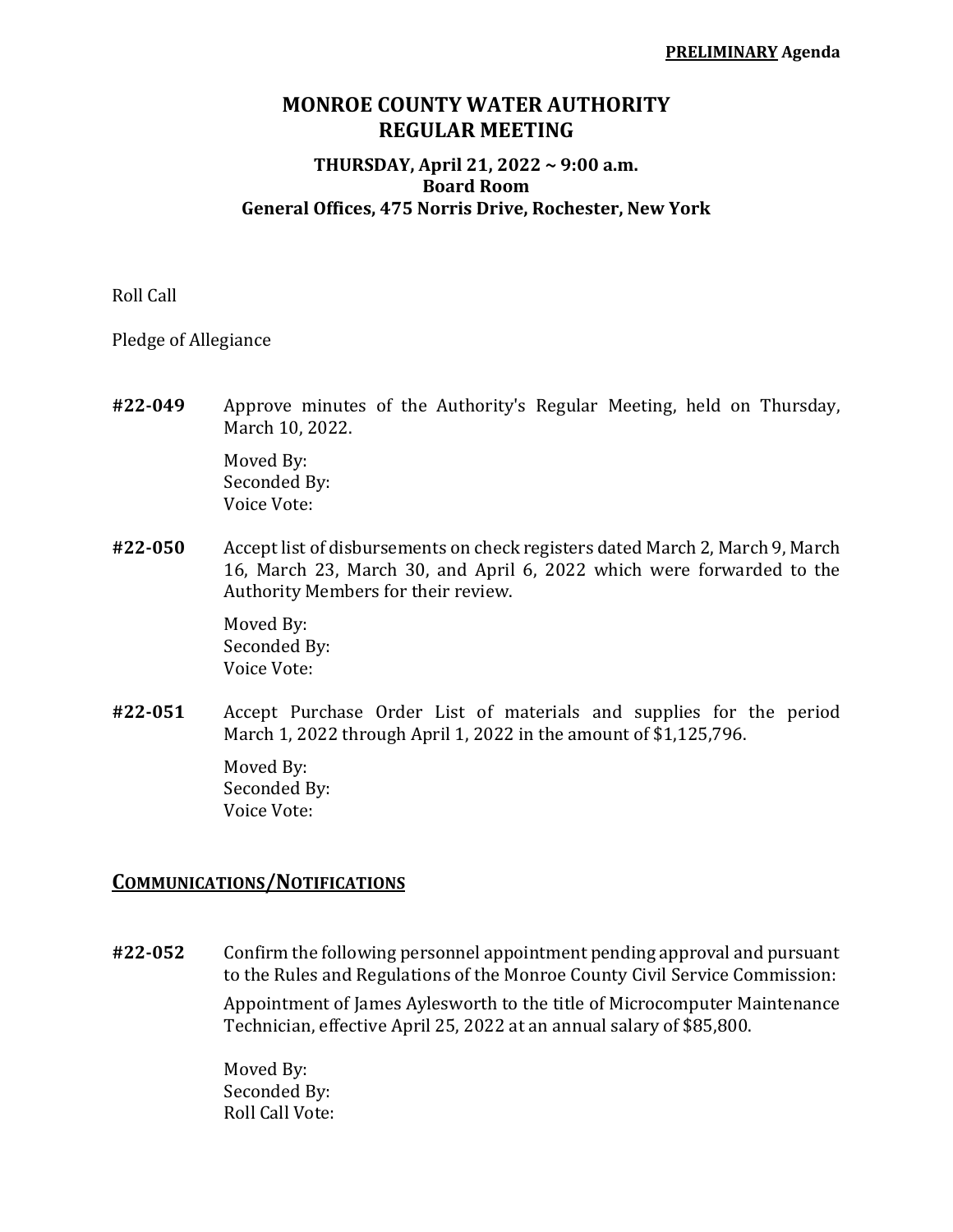**#22-053** Confirm the following personnel appointment pending approval and pursuant to the Rules and Regulations of the Monroe County Civil Service Commission:

> Appointment of Kathryn Pizzo to the title of Office Clerk III, effective May 10, 2022 at an hourly rate of \$26.86.

Moved By: Seconded By: Roll Call Vote:

**#22-054** Confirm the following personnel appointment pending approval and pursuant to the Rules and Regulations of the Monroe County Civil Service Commission:

> Appointment of Noah Carnes to the title of Laborer, effective April 25, 2022 at an hourly rate of \$18.73.

Moved By: Seconded By: Roll Call Vote:

**#22-055** Confirm the following personnel appointment pending approval and pursuant to the Rules and Regulations of the Monroe County Civil Service Commission:

> Appointment of Brady Bodamer to the title of Laborer, effective May 2, 2022 at hourly rate of \$18.73.

Moved By: Seconded By: Roll Call Vote:

**#22-056** Confirm the following personnel appointment pending approval and pursuant to the Rules and Regulations of the Monroe County Civil Service Commission:

> Promotional Appointment of Andrew Pangrazio to the title of Skilled Laborer, effective April 25, 2022 at an hourly rate of \$22.67.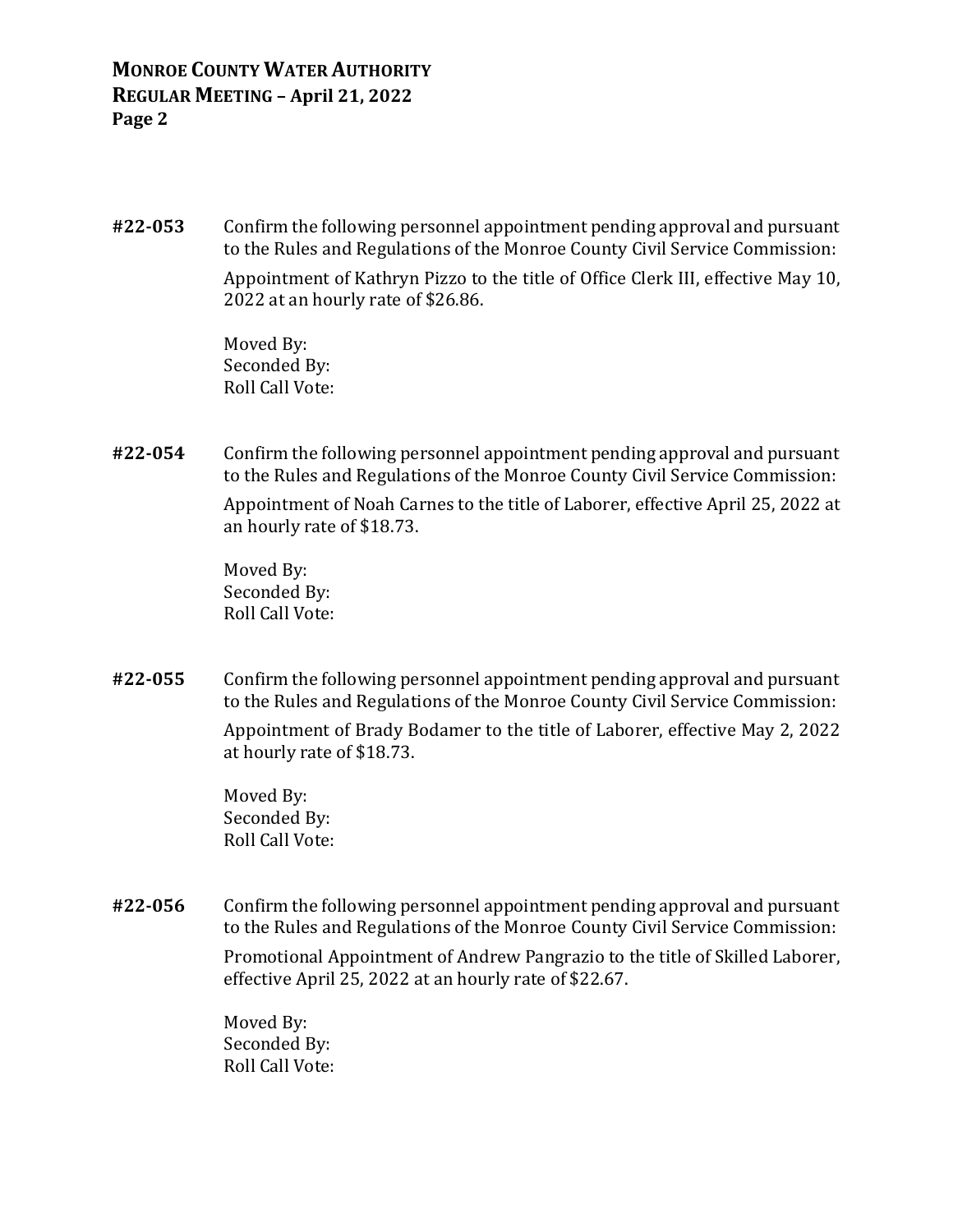**#22-057** Confirm the following personnel appointment pending approval and pursuant to the Rules and Regulations of the Monroe County Civil Service Commission:

> Promotional Appointment of Justin Andrews to the title of Assistant Construction Inspector, effective April 25, 2022 at an hourly rate of \$25.78.

Moved By: Seconded By: Roll Call Vote:

**#22-058** Resolved hereby to: Approve **Seasonal Laborer Salary Schedule** in the form presented on this date, to be effective immediately.

> Moved By: Seconded By: Roll Call Vote:

**#22-059** Resolved hereby to: Approve **Student Intern (Co-Op) Salary Schedule** in the form presented on this date, to be effective immediately.

> Moved By: Seconded By: Roll Call Vote

**#22-060** Authorize the award of a unit price contract for **Small Tools** from the low responsive, responsible bidder, Hanes Supply, Inc. in the bid amount of \$39,805.17. This is a one year contract with the option to extend for up to four additional one year terms upon mutual consent. Bid amount is based on annual estimated quantities and items will be purchased as needed.

> Moved By: Seconded By: Roll Call Vote:

**#22-061** Authorize the purchase of (2) **48" Concrete Pipe Adapters** from the low responsive, responsible bidder, **Rangeline Pipeline Services, LLC** in the bid amount of \$17,874.00.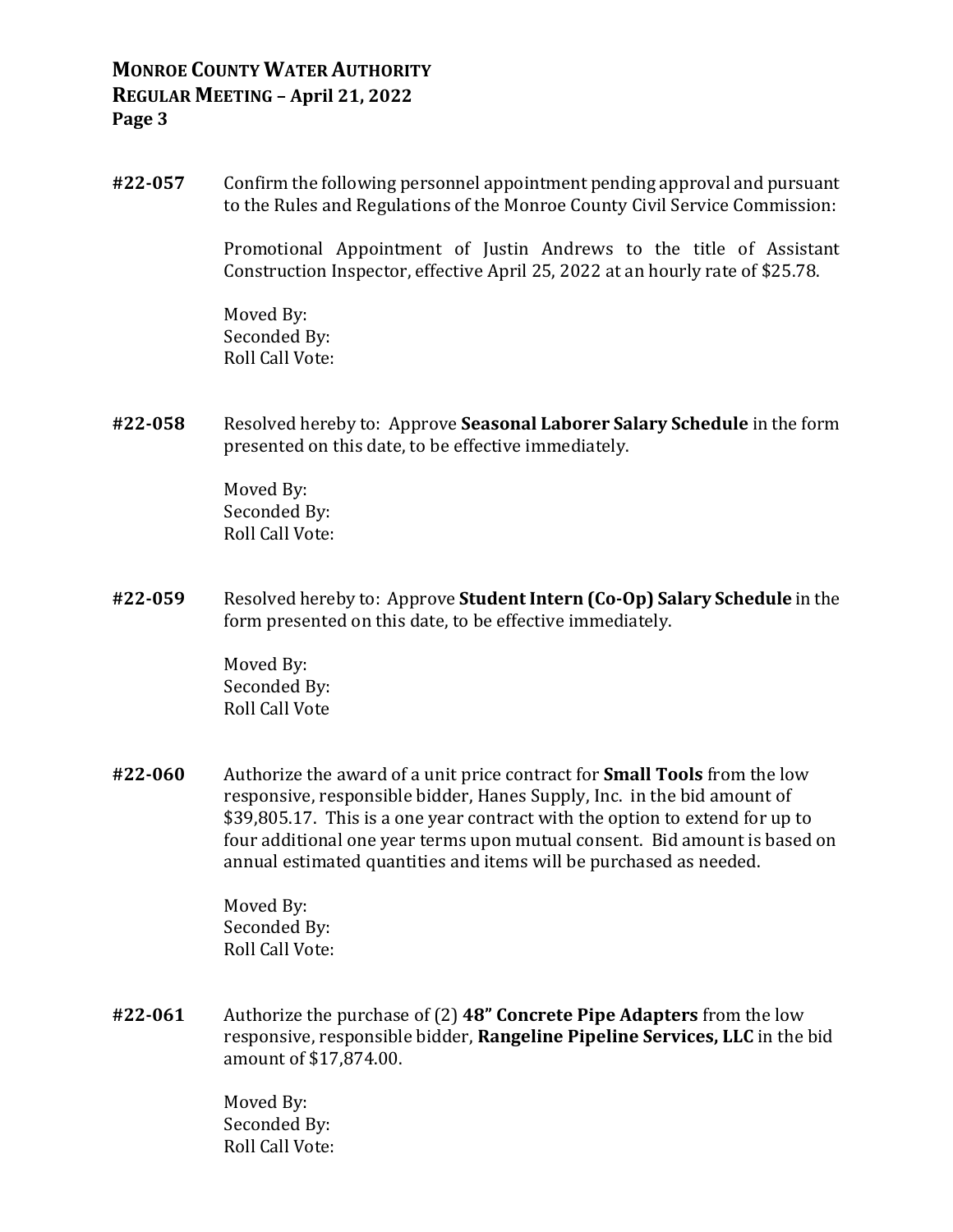**#22-062** Authorize the purchase of (1) new **2023 Chevrolet Silverado 2500 HD WT Double Cab 4WD Standard Box Truck** through the New York State Office of General Services Vehicle Marketplace, Group No. 40440, Award No. 23166, Mini Bid No. 9631 from the low responsive, responsible bidder**, Jim Barnard Chevrolet** in the amount of \$47,995.46

> Moved By: Seconded By: Roll Call Vote:

**#22-063** Authorize the purchase of (2) new **2023 Chevrolet Silverado 2500 HD WT Double Cab 4WD Standard Box with Truck Cap** through the New York State Office of General Services Vehicle Marketplace, Group No. 40440, Award No. 23166, Mini Bid No. 9630 from the low responsive, responsible bidder, **Jim Barnard Chevrolet** in the amount of \$110,511.80

> Moved By: Seconded By: Roll Call Vote:

**#22-064** Authorize the purchase of **one (1) 10'x10' Solid Aluminum Shoring Box with Lifting Eyes, (4) 2' Adjustable Legs, (1) 4-Legged Lifting Chain for Box, (1) set ea. Of Spreaders - 5'8' wide and 6'-10'wide** to the low responsible, responsive bidder, **Anderson Equipment Company** in the amount of \$21,887.

> Moved By: Seconded By: Roll Call Vote

**#22-065** Authorize the use of the **Monroe County Contract BP #0307-21** (SAP Contract #7700000061) for the as-needed purchase of **Automotive Parts and Supplies** from **Nu-Way Auto Parts** in the estimated amount of \$40,000 through the contract period ending April 30, 2023. Contract may be extended up to four (4) additional one-year terms provided the Monroe County Contract #0307-01 is valid.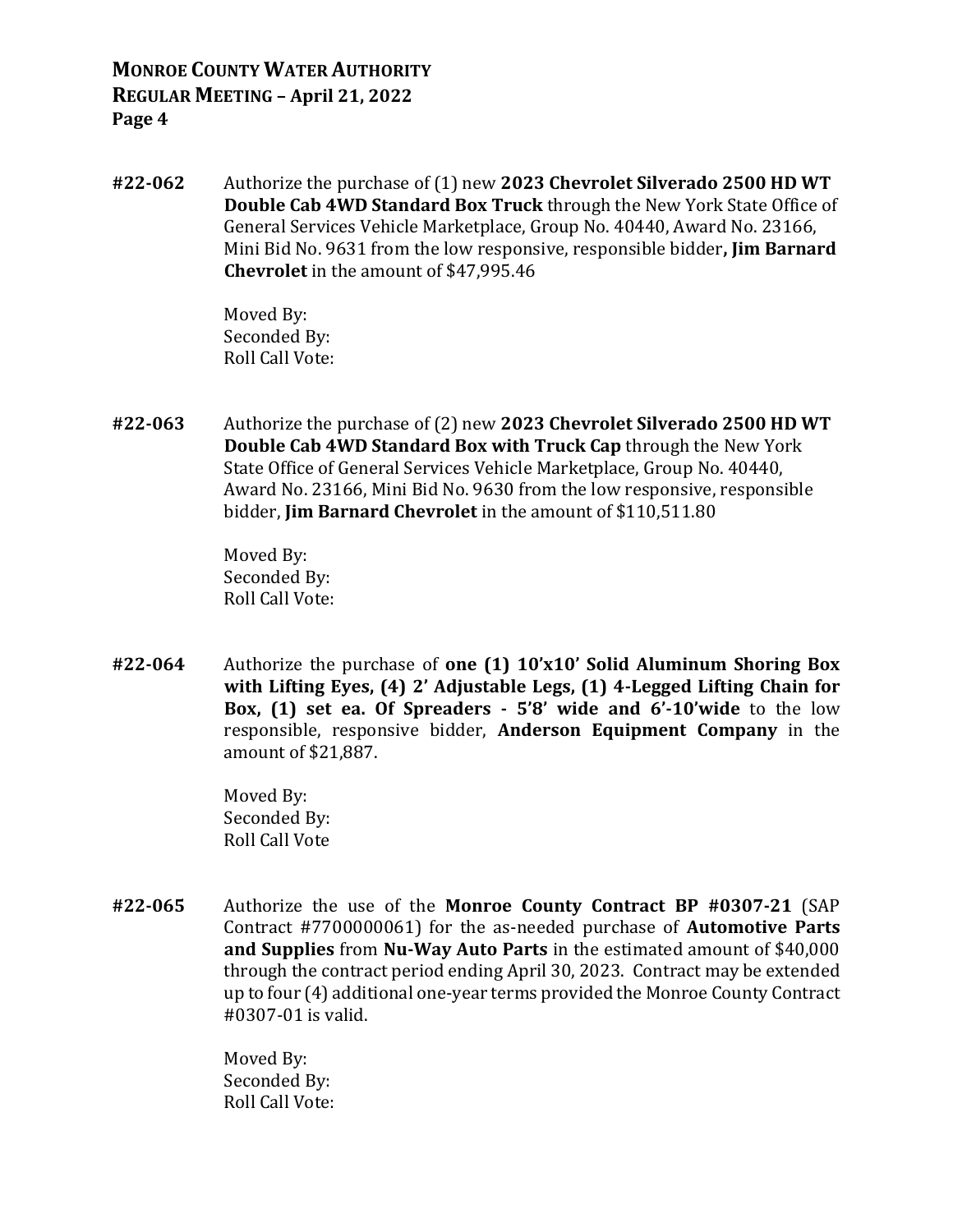**#22-066** Authorize the purchase of general construction labor services from **C.P. Ward, Inc.** under the terms of Monroe County Contract BP#1108-17 for **General Construction Term Service Contract Carpenters, Painters, Masons, Laborers, Iron Workers**, for an estimated total amount up to \$20,000 for the contract term through December 31, 2022.

> Moved By: Seconded By: Roll Call Vote

**#22-067** Authorize the purchase of **Rockwell Automation/Allen-Bradley**® **Programmable Logic Controllers (PLCs**) and ancillary equipment from **Horizon Solutions, LLC** for an estimated total cost up to \$45,000.

> Moved By: Seconded By: Roll Call Vote

**#22-068** Authorize the award of a Professional Services Agreement for **IT Programming Support** for support with numerous IT projects to **eConsultants** for an estimated annual amount of \$250,000 for the term May 1, 2022 through April 30, 2023, renewable up to four additional one-year terms upon mutual agreement and in accordance with the terms of such firm's written proposal.

> Moved By: Seconded By: Roll Call Vote

**#22-069** Authorize the contract award for **Logrhythm IT Training Hours and Upgrade Support,** based on Best Value, to **Sedara** for a term of one-year, from May 1, 2022 to April 30, 2023 for an estimated cost of \$28, 500.

> Moved By: Seconded By: Roll Call Vote

**#22-070** The Members of the Authority expressly make the following determination for all awards of Procurement Contracts made during this meeting: (i) the proposed awardee has been found to be responsible; (ii) the proposed awardee complied with the State Finance Law provisions regarding Permissible Contacts (as defined in the Authority's Procurement Disclosure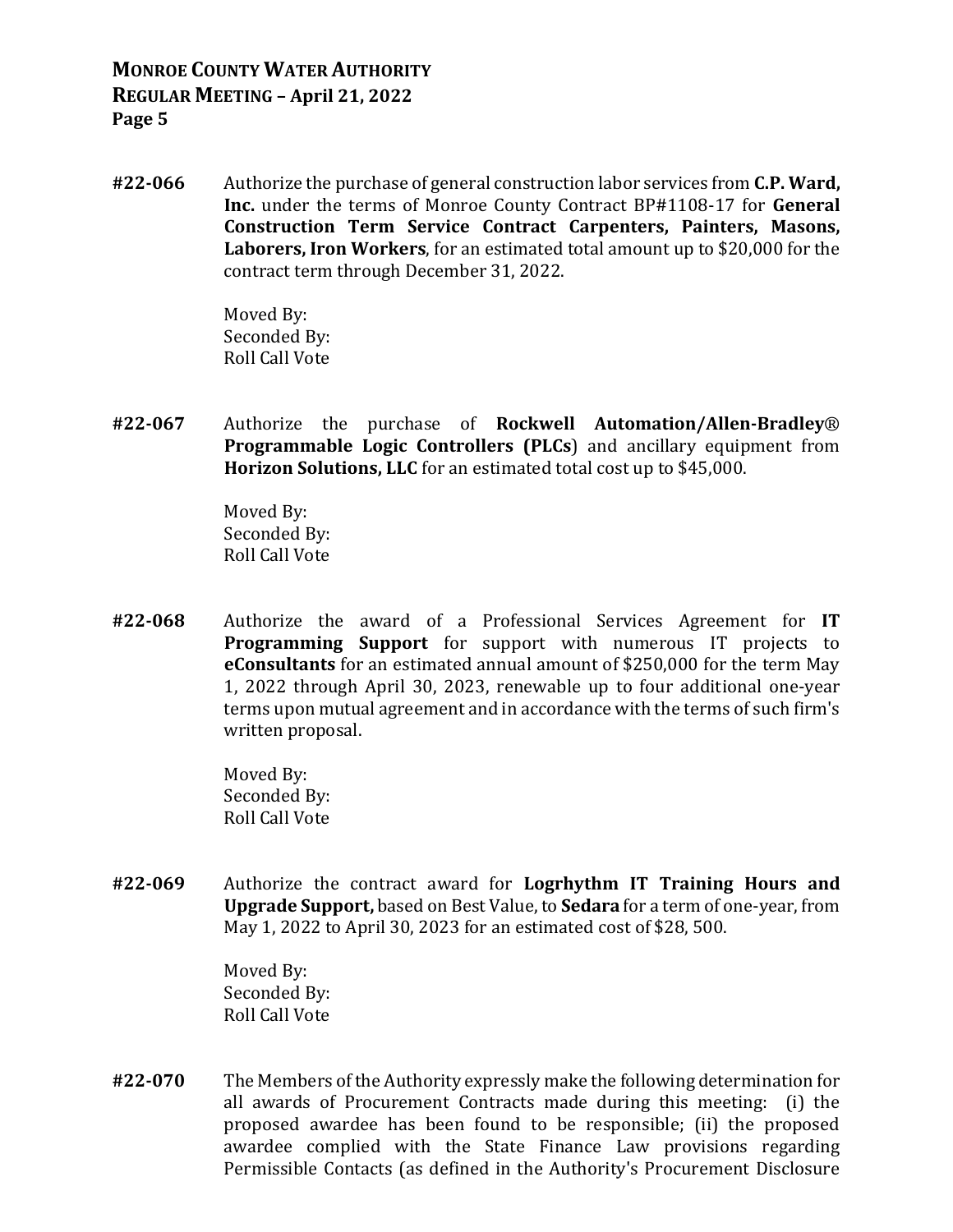Policy); (iii) the proposed awardee has (or will prior to the final award being effective) complied with the State Finance Law provisions that require disclosure of all information required to be in the Authority's Solicitation Materials (as such term is defined in the Authority's Procurement Disclosure Policy); and (iv) the procurement process did not involve conduct that is prohibited by the Public Officers Law, the Authority's Procurement Disclosure Policy, and the Authority's Code of Ethics and Conflict of Interest Policies.

Moved By: Seconded By: Roll Call Vote:

#### **#22-071** RESOLUTIONS AUTHORIZING CONTINUED PARTICIPATION IN THE FINGER LAKES MUNICIPAL HEALTH INSURANCE TRUST BY EXECUTION OF INTER-MUNICIPAL COOPERATION AGREEMENT

**WHEREAS**, Finger Lakes Municipal Health Insurance Trust ("FLMHIT") established a trust arrangement (the "Trust") to provide medical, surgical, hospital and other health insurance coverage benefits (the "Program") to its members' employees and, following competitive bidding, contracted with MVP Health Care to underwrite the Program; and

**WHEREAS**, pursuant to Resolution 2017–227, adopted on November 9, 2017, the Members of the Monroe County Water Authority (the "Authority") determined that the Authority should enter into the Program and authorized the Executive Director to execute: (i) a Memorandum of Understanding between FLMHIT and the Authority, (ii) a Membership Agreement, including an acceptance by the Board of Trustees of the Trust, and (iii) an Amendment to the Agreement and Declaration of Trust and Inter-Municipal Cooperation Agreement; and

**WHEREAS**, FLMHIT has issued a request for proposals, pursuant to Section 104-b of the General Municipal Law, to certain insurance companies authorized to do business in the State of New York ("State") and certain non-profit membership corporations organized under Article 43 of the Insurance Law of the State for the purposes of underwriting the Program, and Aetna, Inc. ("Aetna") has been selected to underwrite the Program; and

**WHEREAS**, the selection of Aetna to underwrite the Program requires entry into an Inter-Municipal Cooperation Agreement between the participants in the Program, including the Authority; and

**WHEREAS**, under Section 1096(16) of the Public Authorities Law, the Authority has the power to enter into cooperative agreements with municipalities for shared services arrangements such as the Program; and